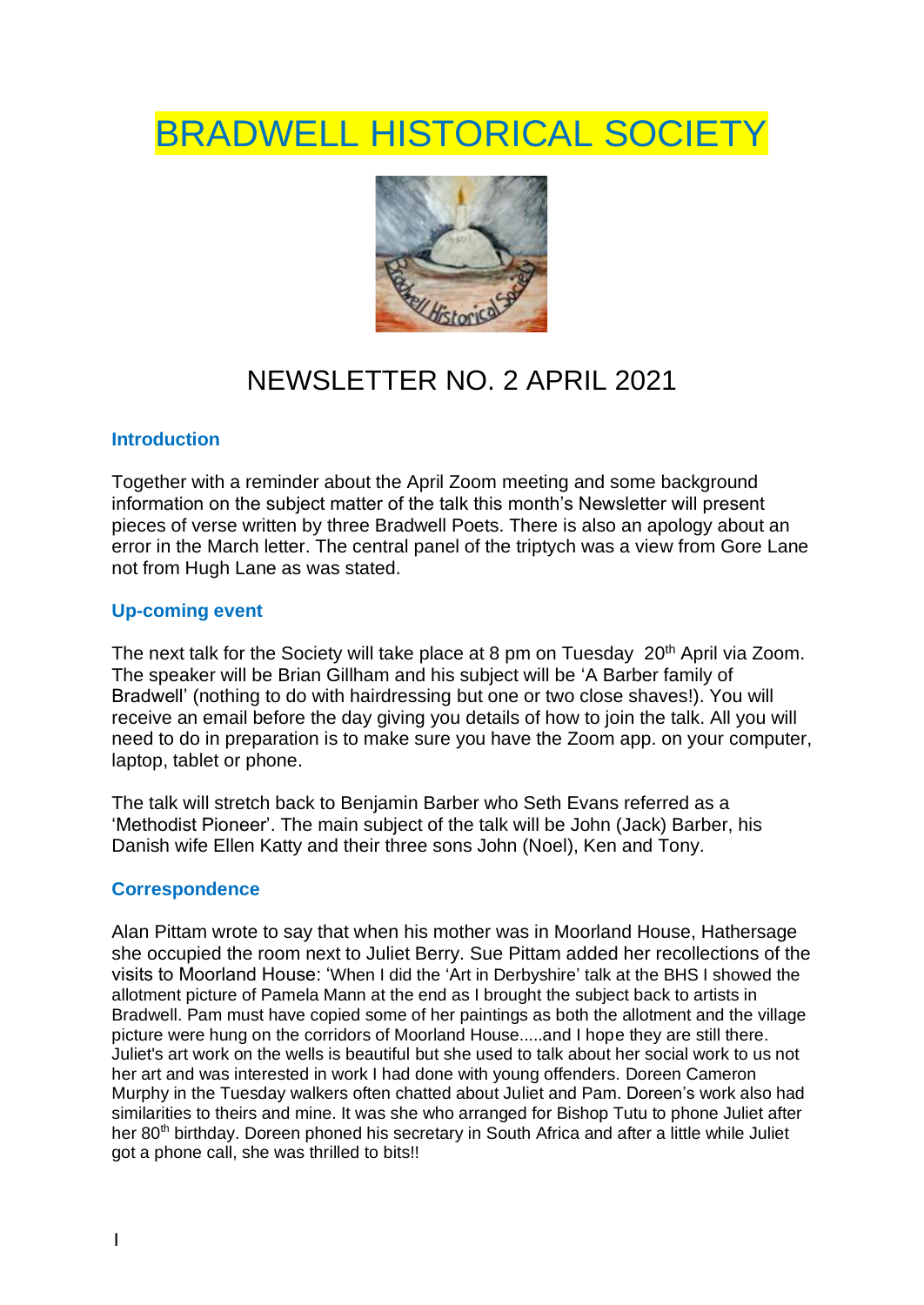#### **Poet's Corner**

**Betty Bancroft** Betty wrote the following pair of poems for inclusion in '*After Seth'* but pressure of space meant they didn't appear in the book. Its a pleasure to reproduce them now.

#### **In Seth's time**

Imagine you lived at Bradwell A hundred years or more ago When life was lived more leisurely And everyone there, you would know.

Imagine the house you lived in With no running water or light Just an oil lamp and some candles To light you to bed every night

Imagine a new born baby All wrapped in a fine woollen shawl Then placed in a wooden cradle Never to see day light at all.

Imagine your first day at school With a penny or tuppence to pay Before being given a new clean slate To practise your letters each day.

Imagine a pile of washing To boil and to poss and to rub Then starching the collars and cuffs Before emptying the washing tub.

Imagine a once-a-week bath In front of a big roaring fire The water being heated in pans Then tempered to one's own desire.

Imagine a walk down the path With newspaper cut into squares Sometimes there was more than one loo So then you could go down in pairs!

Imagine milk being delivered And brought to your door in a churn Then measured into your own jug An everyday business concern.

Imagine the small corner shop With butter and tea and with bread You could spare some time for a chat And pass on what so and so said!

Imagine that each Friday night When pay day at last had come round One would try to make their ends meet And juggle with two or three pound.

#### **After Seth**

Imagine if you can Seth's face If he could see Bradwell today For our mode of life is different From both aspects of work and play.

Imagine if he saw your house With hot and cold water on tap Saw the tele in the corner And computer sat on your lap.

Imagine the baby bouncer Complete with the baby on board Surrounded by numerous toys To prevent him from being bored.

Imagine Seth going to school And able to stay for his lunch He'd see the latest equipment Operated simply by touch.

Imagine, not Seth, but his wife As she looks at the washing machine Does this really do the washing And will it come out nice and clean?

Imagine Seth in the bathroom what Would he make of the shower And could he really bathe each day By just turning on the power.

Imagine a modern small room With decor bang up to date Seth would certainly be impressed And no doubt think it was great.

Imagine Seth being astonished To find milk delivered at dawn In bottles with bright coloured tops To pour on his crisp flakes of corn.

Imagine a trip to the shop And pushing a trolley about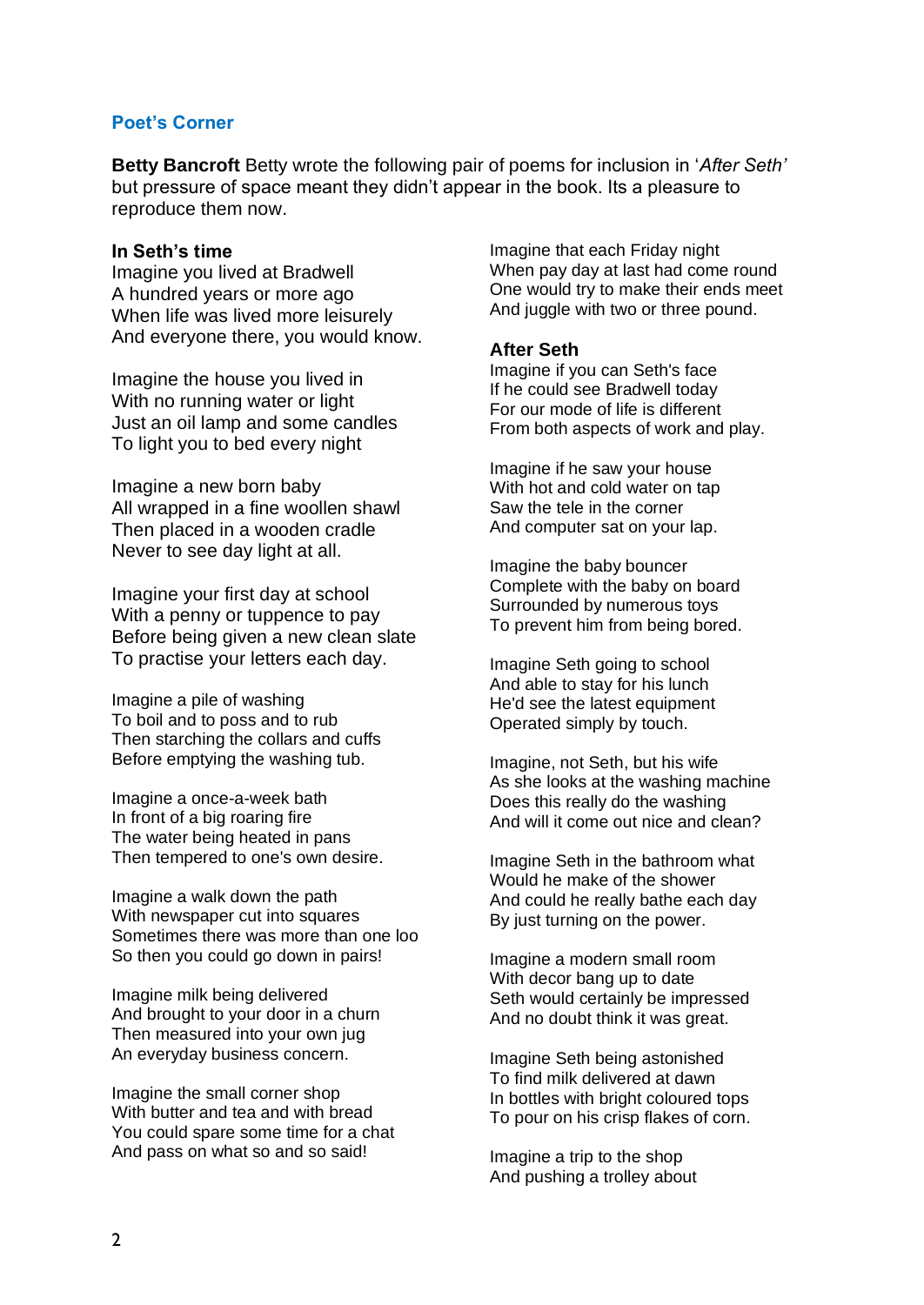His mind would truly be boggled By the time he reached the check out.

Imagine buying a ticket For the weekly lottery draw And the checking the numbers To find he had made a good score.

# **E.C. Bancroft 2006**

**Charles Bradwell Ashton** His poem on the Battle of the Somme appears on p 222 of 'After Seth'.

#### **Cannon Street**

The hot gold sun, this sweet lune day, Is not so bright and golden as the buttercups Enriching the long unkempt grass of the croft. Spangled with drifts of white cool moonpennies, Overhung by tall, quiet trees, backed by tawny hillsides, And bounded by moss-grown walls, Lovingly tended for many long years. Better tended than the ancient cottage door, Tight shut now, as on other hot Summer days Through countless years, back to times that were slower, Quieter and deeper, as deep as the mid-Summer grass Which stands unscythed and untedded.

For the sun-bleached paintless door is tight shut, No smoke curls from the chimneys. Summer heat, Kept out from old, dim, thick-walled parlours, Small windowed, stone flagged, walls rough and lime-washed. No fire now, no life to need warmth. Doors shut. Grass high, uncut, and sweet with moonpennies.



Cannon Street ran from Bessie Lane behind the Hat Factory and in front of cottages. Photograph dated about 1930

# **Charles Bradwell Ashton 1964**

**Jimmy Barber**. James Page Barber was one of seven children (five girls and two boys) of John Barber and Annie Elizabeth Leech. His brother was Jack Barber. More about this Barber family will be heard at the April Zoom meeting. The poem tells us of the village blacksmith John Hall.